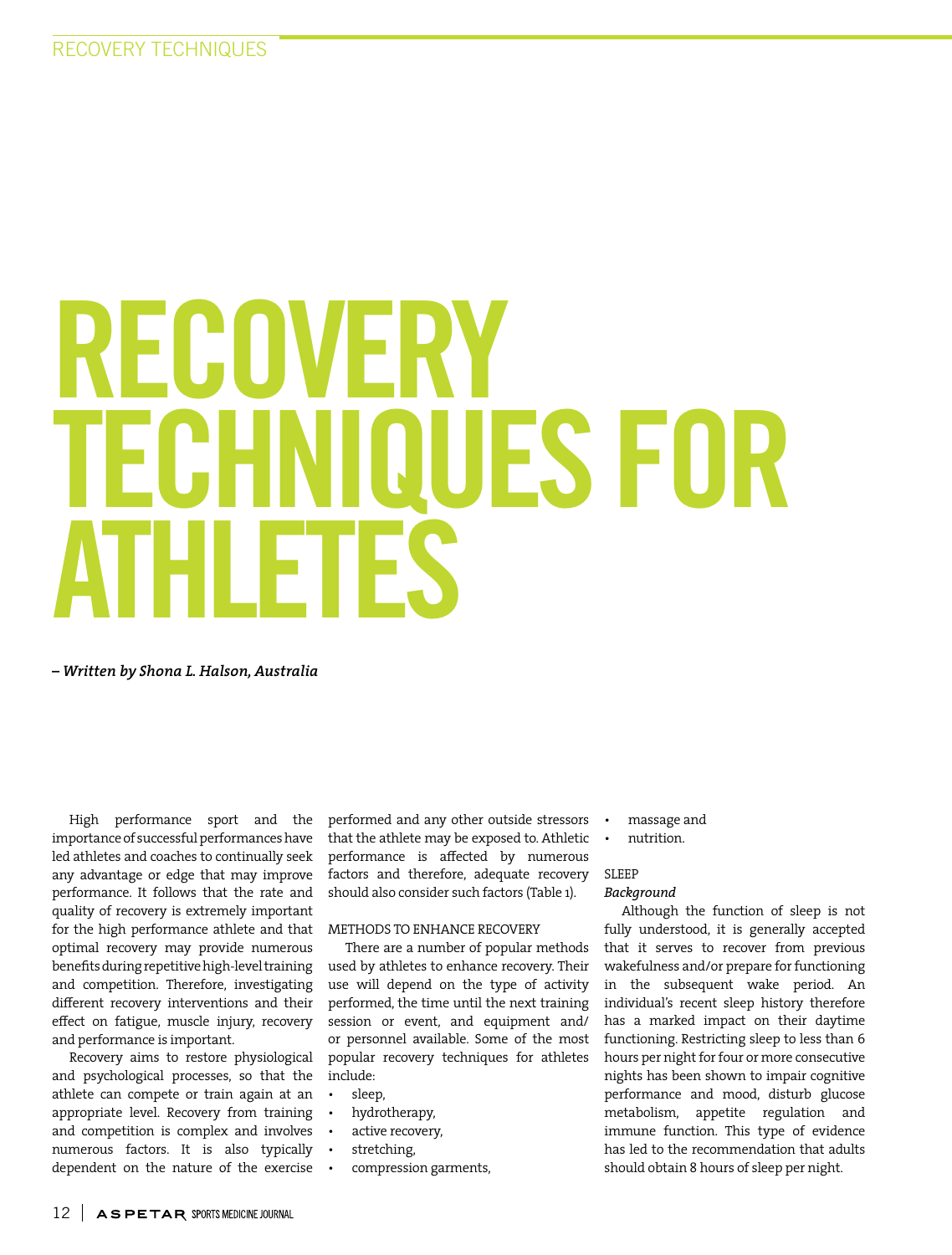| TABLE 1                     |                                                                                                                                                                               |
|-----------------------------|-------------------------------------------------------------------------------------------------------------------------------------------------------------------------------|
| Training/<br>competition    | Volume, intensity, duration, type of training/sport, degree of fatigue, recovery from previous training/<br>competition                                                       |
| <b>Nutrition</b>            | Carbohydrate, protein and other nutrient intake, fluid and electrolyte balance                                                                                                |
| <b>Psychological stress</b> | Stress and anxiety from competition                                                                                                                                           |
| Lifestyle                   | Quality and amount of sleep, schedule, housing situation, leisure/social activities, relationship with team<br>members, coach, friends and family, job or schooling situation |
| Health                      | Illnesses, infection, injury, muscle soreness and damage                                                                                                                      |
| Environment                 | Temperature, humidity, altitude                                                                                                                                               |

**Table 1:** Factors affecting athletic performance.

While there are considerable data available related to the amount of sleep obtained by adults in the general population, there are few published data related to the amount of sleep obtained by elite athletes.

# *Sleep deprivation*

There are a limited number of studies which have examined the effects of sleep deprivation on athletic performance. From the available data it appears that several phenomena exist. Firstly, sleep deprivation must be greater than 30 hours (one complete night of no sleep and remaining awake into the afternoon) to have an impact on anaerobic performance<sup>1</sup>. Secondly, aerobic performance may be decreased after only 24 hours<sup>2</sup> and thirdly, sustained or repeated bouts of exercise are affected to a greater degree than one-off maximal efforts.

The mechanism behind reduced performance following prolonged sustained sleep deprivation is not clear, however it has been suggested that an increased perception of effort is one potential cause. While the above studies provide some insight into the relationship between sleep deprivation and performance, most athletes are more likely to experience acute bouts of partial sleep deprivation where sleep is reduced for several hours on consecutive nights.

## *Partial sleep deprivation*

Only a small number of studies have examined the effect of partial sleep deprivation on athletic performance. From the available research it appears that submaximal prolonged tasks may be more affected than maximal efforts particularly after the first two nights of partial sleep deprivation3 .

## *Effects of sleep extension and napping*

Another means of examining the effect of sleep on performance is to extend the amount of sleep an athlete receives and determine the effects on subsequent performance. Information from the small number of studies suggests that increasing the amount of sleep an athlete receives may significantly enhance performance.

Athletes suffering from some degree of sleep loss may benefit from a brief nap, particularly if a training session is to be completed in the afternoon or evening. Naps can markedly reduce sleepiness and can be beneficial when learning skills, strategy or tactics in sleep deprived individuals. Napping may be beneficial for athletes who have to routinely wake early for training or competition and for athletes who are experiencing sleep deprivation.

# *Habitual sleep duration*

According to a 2005 Gallup poll in the USA, the average self-reported sleep duration of healthy individuals is 6.8 hours on weekdays and 7.4 hours on weekends (National Sleep Foundation, 2006). However, the sleep habits of elite athletes have only recently been investigated. Leeder et al4 compared the sleep habits of 47 elite athletes from Olympic sports using actigraphy over a 4-day period to that of age and gender-matched non-sporting controls. The athlete group had a total time in bed of 8:36 hour:minutes, compared to 8:07 in the control group. Despite the longer time in bed, the athlete group had a longer sleep latency (time to fall asleep) (18.2 minutes vs 5.0 minutes), a lower sleep efficiency (estimate of sleep quality) than controls (80.6 vs 88.7%), resulting in a similar time asleep (6:55 vs 7:11 hour:minutes). The results demonstrated that while athletes had a comparable quantity of sleep to controls, significant differences were observed in the quality of sleep between the two groups<sup>4</sup>.

While the above data was obtained during a period of normal training without competition, athletes may experience disturbed sleep prior to important competition or games. Erlacher et al<sup>5</sup> administered a questionnaire to 632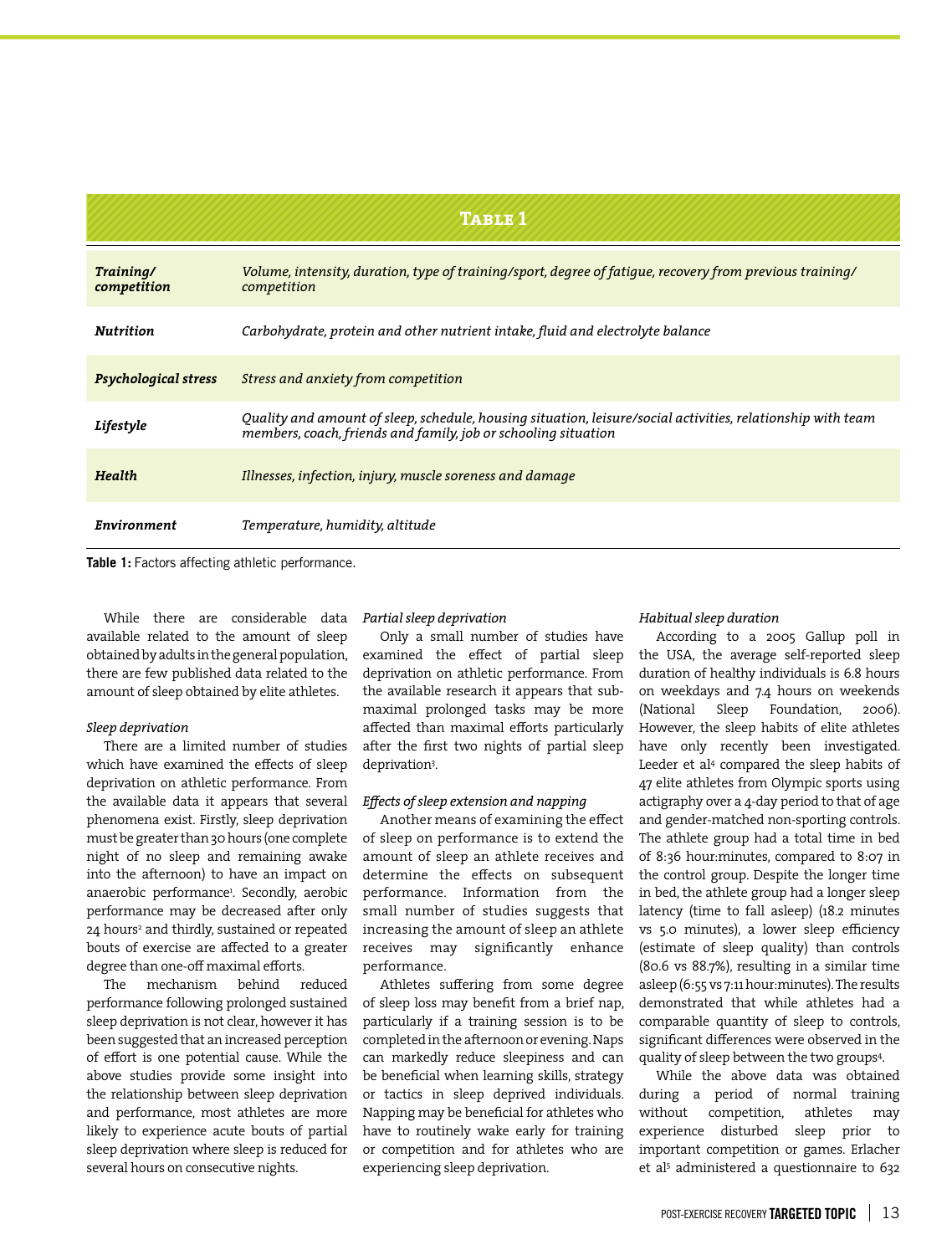German athletes to assess possible sleep disturbances prior to competition. Of these athletes, 66% (416) reported that they slept worse than normal at least once prior to an important competition. Of these 416 athletes, 80% reported problems falling asleep, 43% reported waking up early in the morning and 32% reported waking up at night. Factors such as thoughts about competition (77%), nervousness about competition (60%), unusual surroundings (29%) and noise in the room (17%) were identified as reasons for poor sleep<sup>5</sup>.

Therefore it appears that sleep disturbances in athletes can occur at two time points:

1. prior to important competitions and

2. during normal training.

This sleep disruption during normal training may be due to a poor routine as a consequence of early training sessions, poor sleep habits (i.e. watching television in bed), nocturnal waking to use the bathroom, caffeine use and excessive thinking/worrying/planning. While not documented in the literature, anecdotal evidence also suggests that athletes such as footballers who compete at night also have significant difficulties falling asleep post-competition.

# HYDROTHERAPY

Although hydrotherapy is widely incorporated into post-exercise recovery regimens, information regarding these interventions is largely anecdotal. The human body responds to water immersion with changes in the heart, peripheral resistance and blood flow, as well as skin, core and muscle temperature alterations<sup>6</sup>. These changes in blood flow and temperature responses may have an effect on inflammation, immune function, muscle soreness and perception of fatigue.

Various forms of water immersion are becoming increasingly popular with elite athletes. While athletes have been using hydrotherapy for a number of years, we are now beginning to see increased research into water immersion, recovery and performance. The most common forms of water immersion are cold water immersion (CWI), hot water immersion (HWI) and contrast water therapy (CWT), where the athlete alternates between hot and cold water immersion.

The effects of three hydrotherapy interventions on next day performance recovery following strenuous training was investigated on 12 male cyclists who completed four experimental trials differing

# **Practical applications: sleep**

*Athletes should focus on utilising good sleep hygiene to maximise sleep. Strategies for good sleep include:*

- *The bedroom should be cool, dark and quiet. Eye masks and ear plugs can be useful, especially during travel.*
- *Create a good sleep routine by going to bed at the same time and waking up at the same time.*
- *Avoid watching television in bed, using the computer in bed and avoid watching the clock.*
- *Avoid caffeine approximately 4 to 5 hours prior to sleep (this may vary between individuals).*
- *Do not go to bed after consuming too much fluid as it may result in waking up to use the bathroom.*
- *Napping can be useful, however generally naps should be kept to less than 1 hour and not too close to bedtime as it may interfere with sleep.*

only in recovery intervention: CWI, HWI, CWT or passive recovery7 . After completing each exercise session, participants performed one of the four recovery interventions (in a randomised crossover design). Sprint and time trial performance was enhanced across the 5-day trial following both CWI and CWT when compared to HWI and passive recovery7 .

The same authors<sup>8</sup> also examined different water immersion temperatures (15 minutes of intermittent immersion in 10°C, 15°C, 20°C, continuous immersion in 20°C water, and active recovery). Two 30-minute cycling bouts performed in the heat were separated by 60 minutes, with one of the five recovery strategies performed immediately after the first exercise bout. Each trial was separated by 7 days. All water immersion protocols improved subsequent cycling performance when compared to active recovery, demonstrating the benefits of cold water immersion in the heat.

In a study investigating a dose-response effect of CWT9 improved cycling time trial and sprint performance was observed following 6 min of CWT (hot water: 38.4°C; cold water: 14.6°C; 1 minute rotations) when compared with control (passive rest). Twelve minutes of CWI also improved sprint total work and peak power. There was no improvement in repeat performance with 18 minutes of CWT, indicating that a dose-response relationship does not exist under these conditions. The same research group repeated the above study with trained runners using identical water immersion times and temperatures and the same time between exercise bouts  $(2 \text{ hours})^{10}$ . The results of this study again did not show a dose-response relationship between running performance and CWT; however, CWT for 6 minutes improved performance, whereas 12 and 18 minutes did not. Importantly, this study was performed outdoors in an environmental temperature of 14.9°C and the increased duration of cold water exposure may have reduced the potential benefits of longer water immersion durations. Therefore, benefits of longer duration CWT may potentially occur in warmer environments.

From available literature it appears that hydrotherapy may be beneficial for athletes,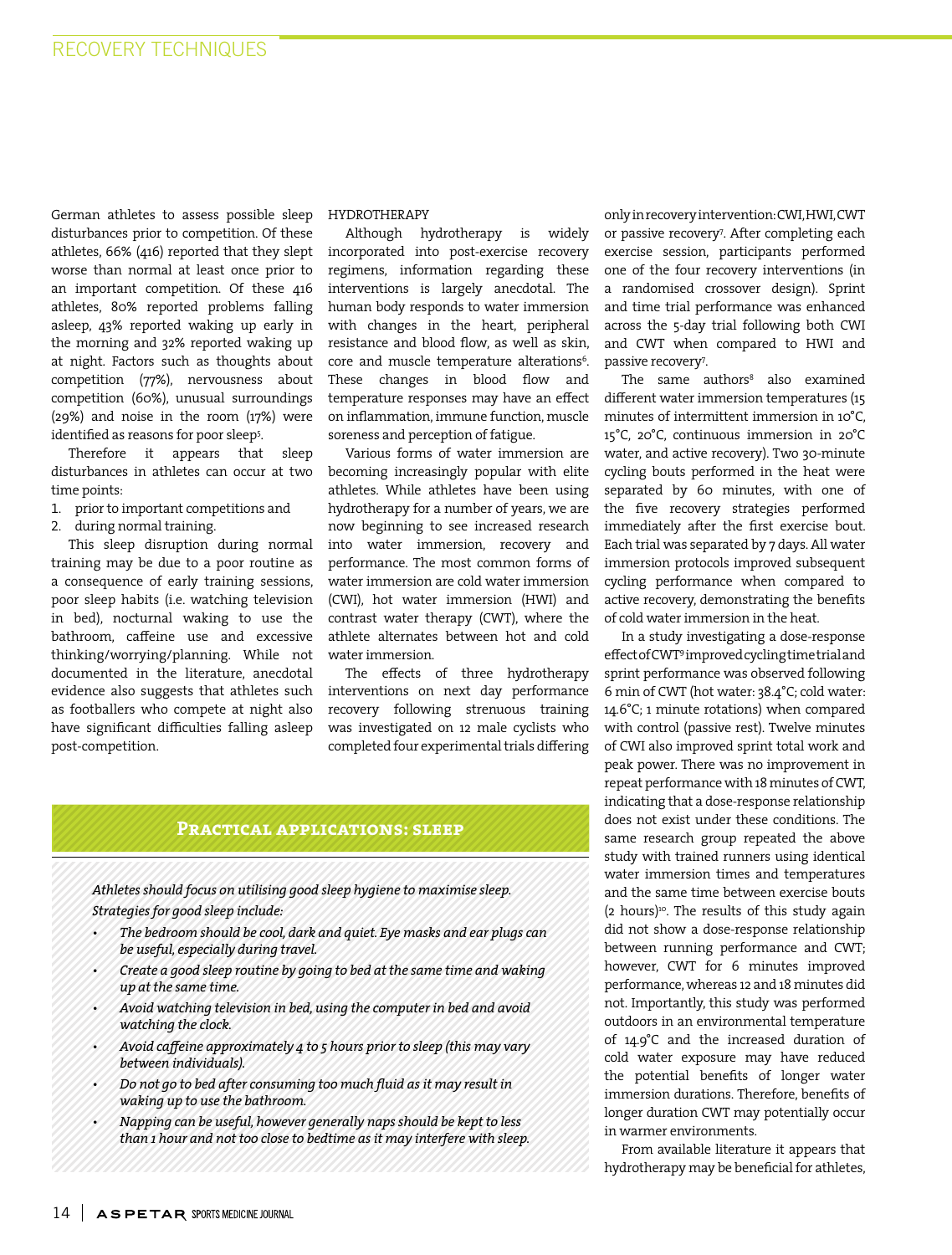particularly those performing high intensity efforts. Specifically, CWI and CWT appear more beneficial than HWI for recovery.

# ACTIVE RECOVERY

Active recovery generally consists of aerobic exercise which can be performed using different modes such as cycling, jogging, aqua jogging or swimming. Active recovery is often thought to be better for recovery than passive recovery due to enhanced blood flow to the exercised area and clearance of lactate and other metabolic waste products via increased oxygen delivery.

It is not clear whether there are benefits of active recovery between training sessions or following competition in various sports. No detrimental effects on performance have been reported following active recovery (when compared to a passive recovery) between training sessions, with a small amount of literature reporting enhanced performance. Many researchers, however, use the removal of lactate as their primary indicator of recovery and this may not be a valid indicator of enhanced recovery and ability to repeat performance at a previous level. The role of active recovery in reducing lactate concentrations and reducing muscle soreness after exercise may be an important factor for athletes. This is anecdotally reported to be one of the most common forms of recovery and utilised by the majority of athletes for these reasons.

# **STRETCHING**

Although stretching is anecdotally one of the most used recovery strategies, there is very little literature examining the effects of stretching as a recovery method. There have been mixed reports regarding the benefit of stretching as a recovery strategy. However, two separate reviews of recovery methods concluded that there was no benefit for stretching as a recovery modality $11,12$ . It is important to note that to date, there have not been any detrimental effects on performance associated with post-exercise stretching.

### COMPRESSION GARMENTS

Many recovery strategies for elite athletes are based on medical equipment or therapies used in patients. Compression clothing is one of these strategies. It has traditionally been used to treat various lymphatic and circulatory conditions. Compression garments are thought to improve venous return through application of graduated compression to the limbs from proximal to distal. The external pressure created may reduce the intramuscular space available for swelling and promote stable alignment of muscle fibres, attenuating the inflammatory response and reducing muscle soreness. While there is currently minimal research into compression garments and recovery for endurance athletes, the small amount of data suggests that they may be beneficial and do not appear to be harmful to the recovery process.

MASSAGE

perceived benefits of massage on muscle soreness, little data has shown positive effects on repeated exercise performance. Furthermore, increased blood flow is one of the main mechanisms proposed to improve recovery (thus improving clearance of metabolic waste products). Several reviews of the effects of massage have concluded that while massage is beneficial in improving psychological aspects of recovery, most evidence does not support massage as a modality to improve recovery of functional performance<sup>11,13</sup>. However, as massage may have potential benefits for injury prevention and management, it should still be incorporated in an athlete's training programme for reasons other than recovery.

## SUMMARY

Massageisawidelyusedrecoverystrategy new area for scientists, many of the among athletes. However, apart from current recommendations are general As recovery research is a relatively

# **Practical applications: other recovery techniques**

*While there are not a large number of scientific studies investigating recovery strategies in athletes, from current evidence as well as anecdotal evidence from athletes, it appears that completing appropriate recovery can aid in enhancing performance. At present, the following general recommendations can be made:*

- *Consideration should be given to the amount of time until the next training session or competition. Is a recovery procedure necessary? What can be practically performed in the time frame? What strategies have scientific evidence to support their use in the given time?*
- • *Use appropriate temperatures and duration for immersion. Research that has found positive effects of water immersion utilise temperatures of 10 to 15°C for cold water and 38 to 40°C for hot water.*
- *A duration of 14 to 15 minutes of either cold water immersion or contrast water therapy has been shown to improve performance in several studies.*
- *The ratio of hot:cold during contrast water therapy should be 1:1. Research that has reported positive performance effects used seven rotations of 1 minute hot and 1 minute cold.*
- *• Compression garments and active recovery may be beneficial for recovery in endurance trained athletes. While the evidence at present is minimal, there does not appear to be harmful effects relating to their use and anecdotal evidence for their support is high.*
- *• Massage: 1 to 2 massage treatments per week for the elite athlete. However this can vary depending on sport and competition phase.*